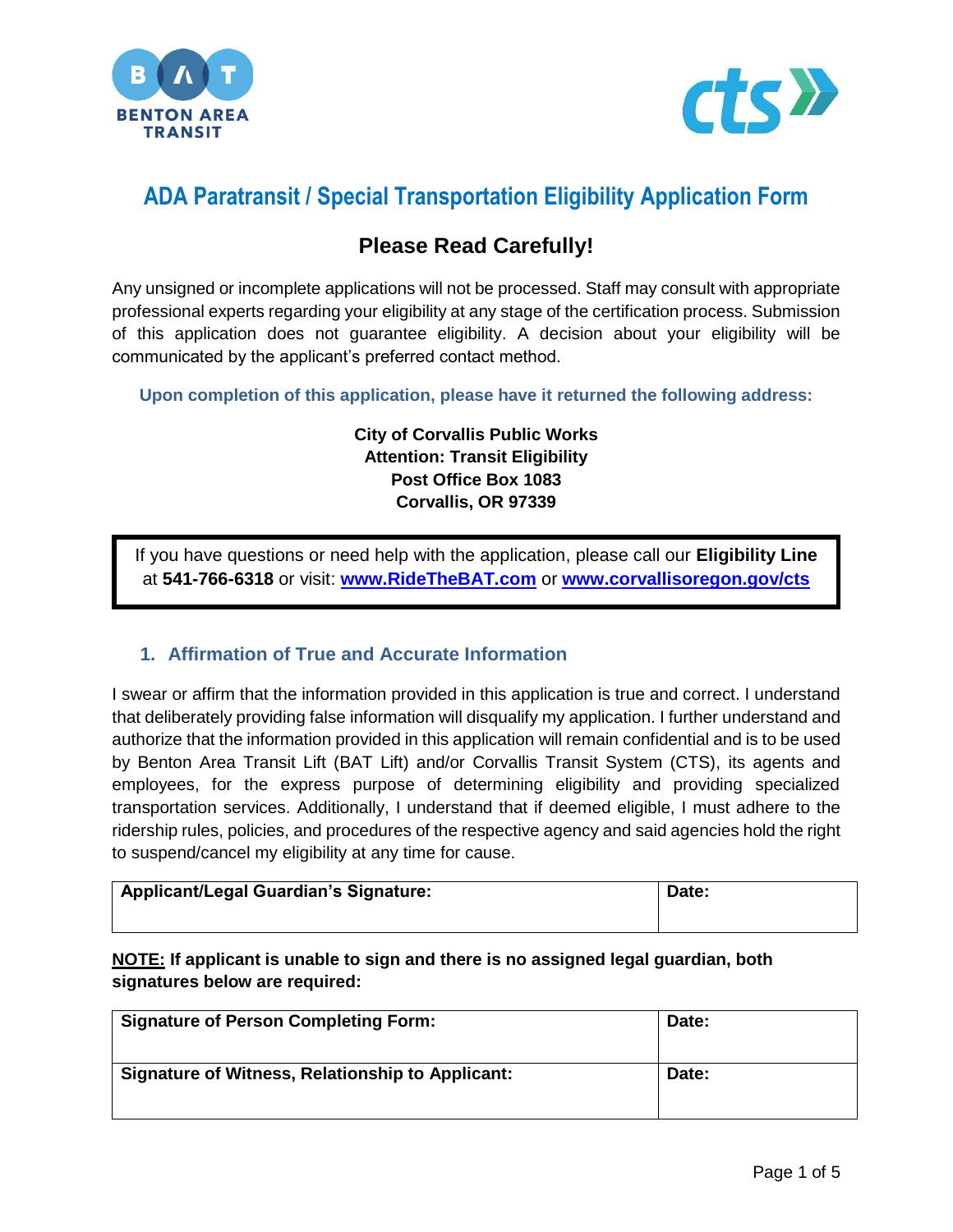



### **2. Applicant Information:**

| <b>Applicant Name (Last, First):</b>  |                                                                                      | Date of Birth: |         |      |
|---------------------------------------|--------------------------------------------------------------------------------------|----------------|---------|------|
| Primary Address (include Apt #):      |                                                                                      | City:          | County: | Zip: |
| <b>Billing Address, if different:</b> |                                                                                      | City:          | County: | Zip: |
| <b>Primary Phone Number:</b>          | Secondary Phone Number, if applicable:                                               |                |         |      |
| <b>Email Address:</b>                 | <b>Preferred Contact Method:</b>                                                     |                |         |      |
|                                       | <b>By Email</b><br>By Phone<br><b>Example 2</b> Applicant's Representative<br>$\Box$ |                |         |      |

# **3. Emergency Contact Information:**

| <b>Emergency Contact Person (Last, First):</b> | <b>Relationship to Applicant:</b>      |
|------------------------------------------------|----------------------------------------|
| <b>Primary Phone Number:</b>                   | Secondary Phone Number, if applicable: |

### **4. Applicant Representative Information:**

If someone other than the applicant is filling out this form and/or submitting this application on the applicant's behalf, please fill out Section 4, below:

| Name of Representative (Last, First): |                                        | <b>Relationship to Applicant:</b> |         |                 |
|---------------------------------------|----------------------------------------|-----------------------------------|---------|-----------------|
| Primary Address (include Apt #):      |                                        | City:                             | County: | Zip:            |
| <b>Billing Address, if different:</b> |                                        | City:                             | County: | Zip:            |
| <b>Primary Phone Number:</b>          | Secondary Phone Number, if applicable: |                                   |         |                 |
| <b>Email Address:</b>                 | <b>Preferred Contact Method:</b>       |                                   |         |                 |
|                                       | By Phone D By Mail                     |                                   |         | <b>By Email</b> |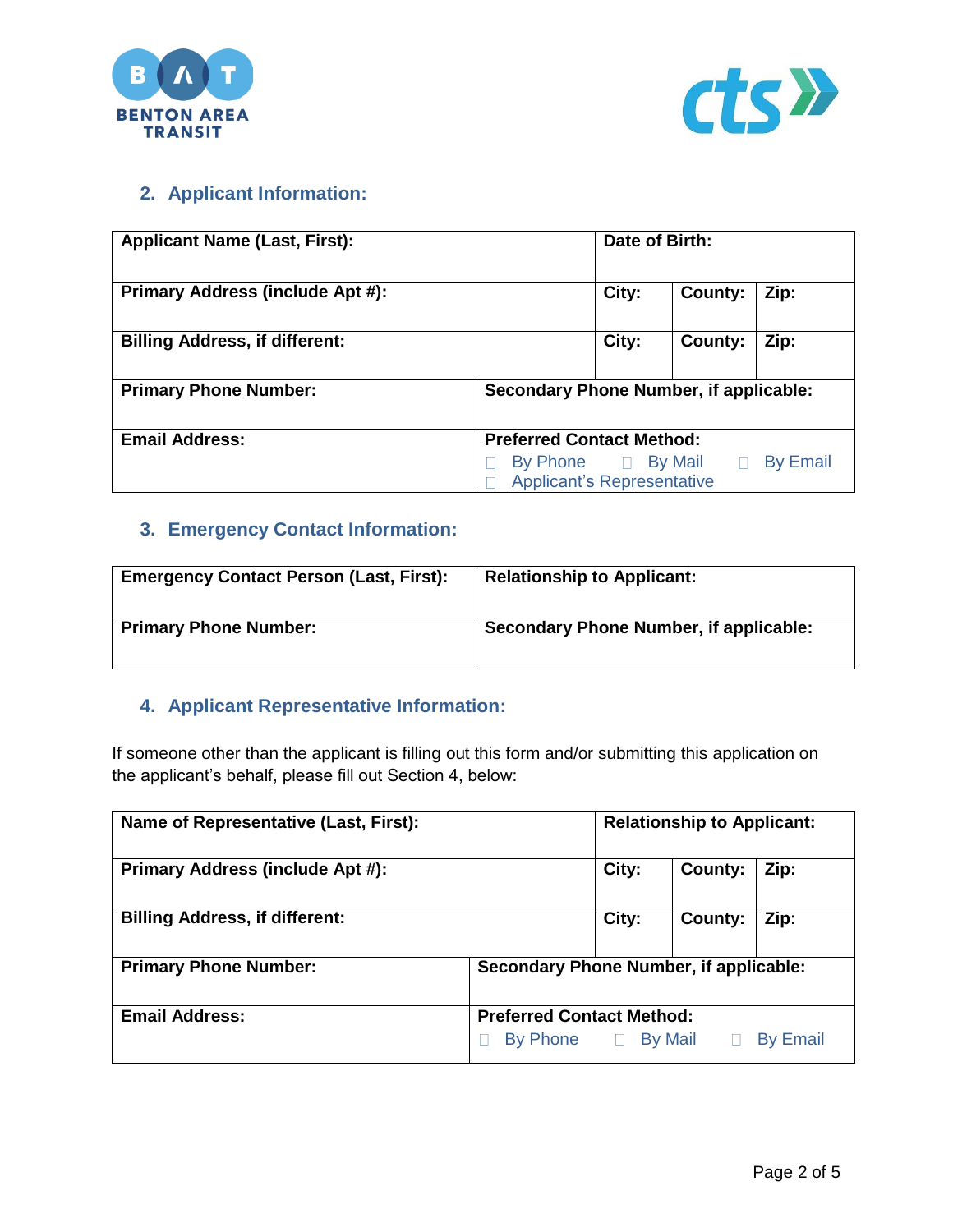



**For applicants 65 and older: If you have a disability that you wish to describe to see if you are eligible for ADA paratransit, continue to Section 5. Otherwise, STOP HERE.**

#### **5. Disability Information:**

| Are you or have you previously been certified by either of the following transit agencies? |                                                                                               |  |  |  |
|--------------------------------------------------------------------------------------------|-----------------------------------------------------------------------------------------------|--|--|--|
|                                                                                            | □ Corvallis Transit System (CTS) – ADA Paratransit                                            |  |  |  |
|                                                                                            | <b>Benton Area Transit (BAT) - BAT Lift</b>                                                   |  |  |  |
|                                                                                            | ⊟ No                                                                                          |  |  |  |
|                                                                                            |                                                                                               |  |  |  |
|                                                                                            | Do you have a disability and/or health-related condition that prevents you from using private |  |  |  |

**transportation or general public transit?**  $\Box$  Yes  $\Box$  No

**If yes, please completely fill out Sections 5, 6, and 7 of this application. Use an additional sheet of paper if needed. You may attach supporting documents that describe your disability if you wish.** *Vague or incomplete information will delay the processing of your application.* 

| If applicable, please describe how your disability prevents you getting to/from a CTS, PC, or BAT |  |
|---------------------------------------------------------------------------------------------------|--|
| general public transit bus stop:                                                                  |  |

**\_\_\_\_\_\_\_\_\_\_\_\_\_\_\_\_\_\_\_\_\_\_\_\_\_\_\_\_\_\_\_\_\_\_\_\_\_\_\_\_\_\_\_\_\_\_\_\_\_\_\_\_\_\_\_\_\_\_\_\_\_\_\_\_\_\_\_\_\_\_\_\_\_\_\_\_\_\_\_\_\_\_\_**

**\_\_\_\_\_\_\_\_\_\_\_\_\_\_\_\_\_\_\_\_\_\_\_\_\_\_\_\_\_\_\_\_\_\_\_\_\_\_\_\_\_\_\_\_\_\_\_\_\_\_\_\_\_\_\_\_\_\_\_\_\_\_\_\_\_\_\_\_\_\_\_\_\_\_\_\_\_\_\_\_\_\_\_ If applicable, please describe how your disability prevents you from boarding a general public transit bus:\_\_\_\_\_\_\_\_\_\_\_\_\_\_\_\_\_\_\_\_\_\_\_\_\_\_\_\_\_\_\_\_\_\_\_\_\_\_\_\_\_\_\_\_\_\_\_\_\_\_\_\_\_\_\_\_\_\_\_\_\_\_\_\_\_\_\_\_\_\_\_\_\_**

**\_\_\_\_\_\_\_\_\_\_\_\_\_\_\_\_\_\_\_\_\_\_\_\_\_\_\_\_\_\_\_\_\_\_\_\_\_\_\_\_\_\_\_\_\_\_\_\_\_\_\_\_\_\_\_\_\_\_\_\_\_\_\_\_\_\_\_\_\_\_\_\_\_\_\_\_\_\_\_\_\_\_\_ If applicable, please describe how your disability prevents you from navigating the general public transit system:\_\_\_\_\_\_\_\_\_\_\_\_\_\_\_\_\_\_\_\_\_\_\_\_\_\_\_\_\_\_\_\_\_\_\_\_\_\_\_\_\_\_\_\_\_\_\_\_\_\_\_\_\_\_\_\_\_\_\_\_\_\_\_\_\_\_\_\_\_\_**

**If applicable, please describe how your disability prevents you from transferring between general**  public transit buses and systems:

**\_\_\_\_\_\_\_\_\_\_\_\_\_\_\_\_\_\_\_\_\_\_\_\_\_\_\_\_\_\_\_\_\_\_\_\_\_\_\_\_\_\_\_\_\_\_\_\_\_\_\_\_\_\_\_\_\_\_\_\_\_\_\_\_\_\_\_\_\_\_\_\_\_\_\_\_\_\_\_\_\_\_\_**

**\_\_\_\_\_\_\_\_\_\_\_\_\_\_\_\_\_\_\_\_\_\_\_\_\_\_\_\_\_\_\_\_\_\_\_\_\_\_\_\_\_\_\_\_\_\_\_\_\_\_\_\_\_\_\_\_\_\_\_\_\_\_\_\_\_\_\_\_\_\_\_\_\_\_\_\_\_\_\_\_\_\_\_**

**Is your condition: Permanent Temporary** 

**If your condition is temporary, how long do you expect it to last (insert day/month/year)? / /** 

 $\Box$  Transit  $\Box$  Private Vehicle  $\Box$  Someone Drives me D Bicycle/Walk/Mobility Device D Other, explain: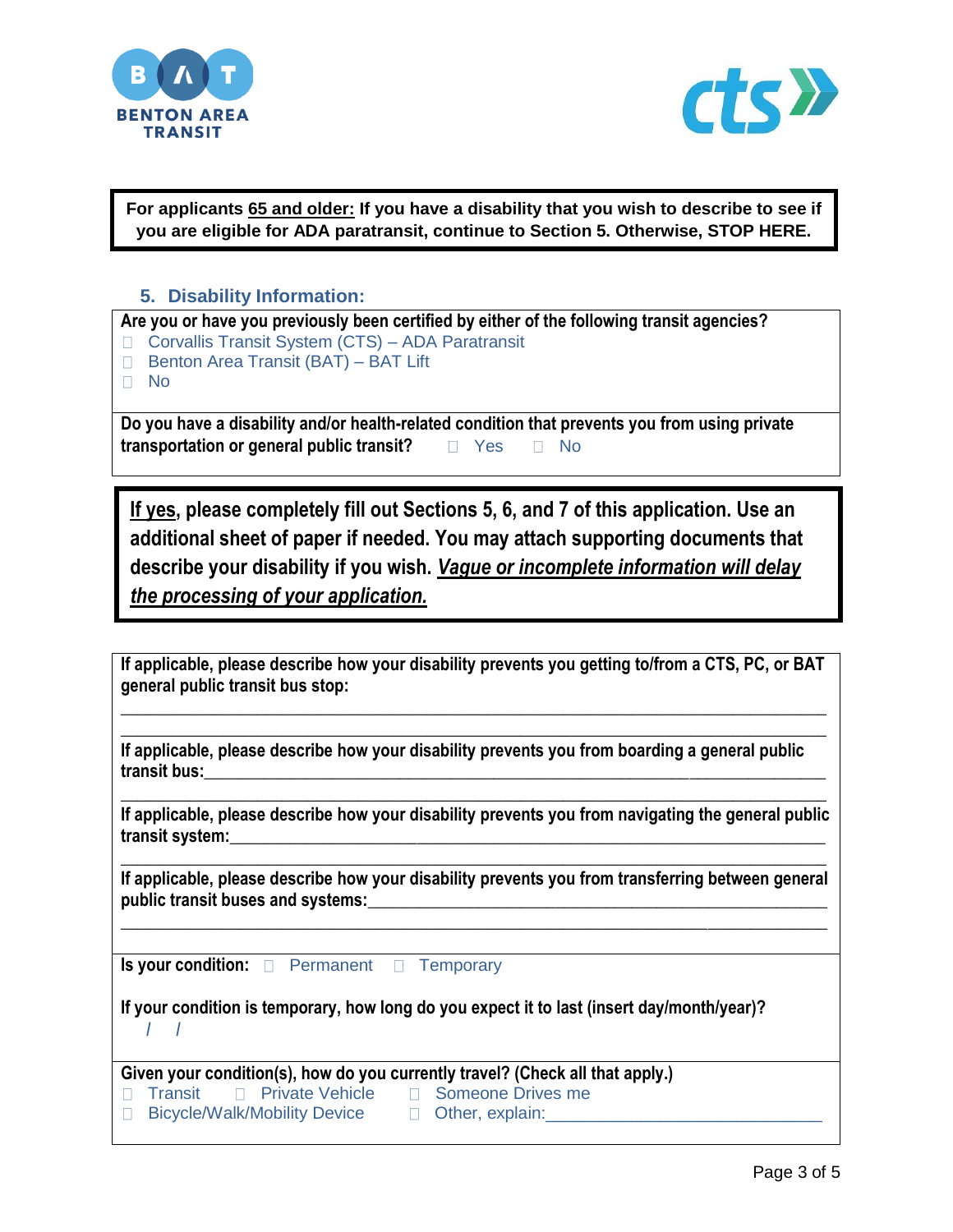



# **6. Mobility Device Information:**

| Do you require a PCA when you a travel? (A Personal Care Attendant, "PCA," is someone whose<br>help you require for daily activities such as eating, dressing, personal hygiene, carrying<br>packages, navigating, etc. PCAs are not provided by BAT or CTS).<br>□ Yes □ No □ Sometimes |        |  |  |  |
|-----------------------------------------------------------------------------------------------------------------------------------------------------------------------------------------------------------------------------------------------------------------------------------------|--------|--|--|--|
|                                                                                                                                                                                                                                                                                         |        |  |  |  |
|                                                                                                                                                                                                                                                                                         |        |  |  |  |
|                                                                                                                                                                                                                                                                                         |        |  |  |  |
| Are you able to get from your home to the curb without help from another person?<br>$\Box$ Yes $\Box$ No                                                                                                                                                                                |        |  |  |  |
| Do you use a mobility aid?                                                                                                                                                                                                                                                              |        |  |  |  |
| □ Prosthetic Device □ Service Animal □ None □ Other: None → None → None → None → None → None → None → None → None → None → None → None → None → None → None → None → None → None → None → None → None → None → None → None →                                                            |        |  |  |  |
| If you use a wheelchair/scooter, is the combined weight between you and your mobility aid over                                                                                                                                                                                          |        |  |  |  |
| 600 pounds?<br>□ Yes □ No                                                                                                                                                                                                                                                               |        |  |  |  |
|                                                                                                                                                                                                                                                                                         |        |  |  |  |
| What are the dimensions of your wheelchair/scooter?                                                                                                                                                                                                                                     |        |  |  |  |
| Width _________ inches<br>Length ________ inches                                                                                                                                                                                                                                        |        |  |  |  |
|                                                                                                                                                                                                                                                                                         | Lenath |  |  |  |
| About how far can you travel USING your usual mobility aid(s) and without the help of another                                                                                                                                                                                           |        |  |  |  |
| person?                                                                                                                                                                                                                                                                                 |        |  |  |  |
|                                                                                                                                                                                                                                                                                         |        |  |  |  |